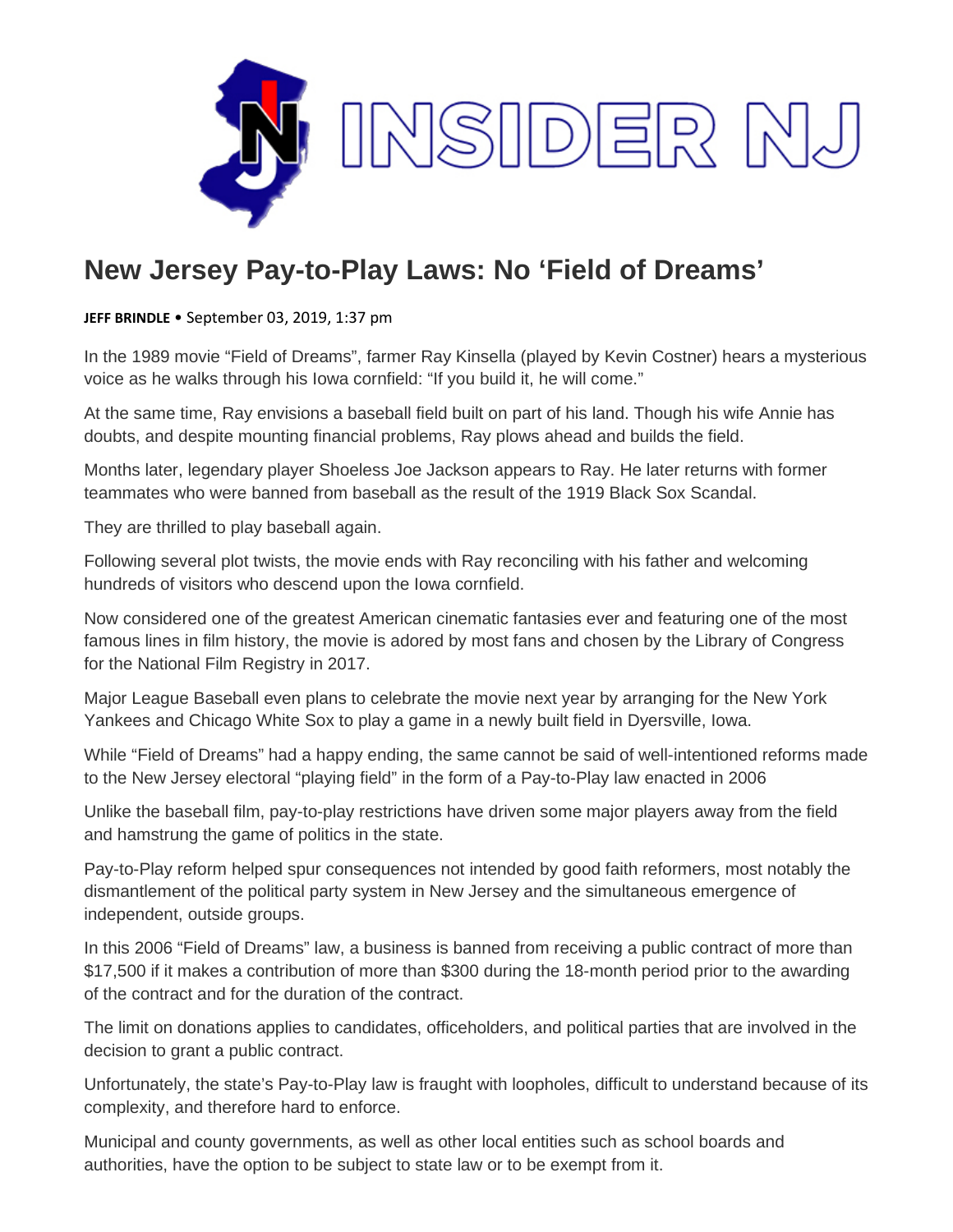There are two ways for local government entities to avoid being subject to state law.

First, local entities can enact their own Pay-to-Play ordinances, which can be weaker or stronger than state law. Adding to the complexity is the fact that local ordinances frequently change as new administrations assume office.

Second, local government entities can invoke the "fair and open" provision. This provision allows municipal and county governments to avoid state law by simply publicly advertising their bidding process.

In either case, the \$300 contribution limit does not necessarily apply. Over 176 municipalities and counties have adopted their own plans. Many others invoke the "fair and open" provision.

Unfortunately, this well-meaning reform has had multiple consequences.

As the result of an inadvertent \$300 contribution, the law may cause economic hardship to both the business and the community. This small donation will cause the business to forfeit its public contract and to discontinue work, this in the middle of performing the contract.

Moreover, this convoluted law has either discouraged participation in politics by business people fearful of violating the law or caused them to seek ways to legally circumvent it.

Perhaps most alarming is the impact the 2006 Pay-to-Play law has had on the overall electoral system in New Jersey.

First, it has made some contributions harder to track and led to less accountability. As more contractors donate to political action committees (PACs) or independent groups instead of political parties, the perceived link between a donation and a public contract is more difficult or even impossible to trace.

Second, and most importantly, the Pay-to-Play law shares responsibility for weakening the political party system in New Jersey and ushering in the era of influence by less accountable independent groups.

The Pay-to-Play law is not solely responsible for the decline in accountable parties. Independent spending by special interest groups shot up after the 2002 *McCain/Feingold* federal law banning unlimited contributions to national parties. It increased even more after the 2010 *Citizens United v. FEC* ruling by the U.S. Supreme Court, which allowed unlimited independent spending by corporations and unions.

Funding decreases to political parties and the emergence of independent groups in New Jersey came soon after the 2006 pay-to-play law took effect.

In the last two gubernatorial elections, 2013 and 2017, and the last congressional election, independent groups spent \$168 million compared to barely half that much by political parties.

Because of the ramifications wrought by Pay-to-Play, the law, while not needing to be undone, it does need to be changed.

For several years, the Election Law Enforcement Commission has recommended changes that would make the law more understandable and enforceable while at the same time help to restore the party system and balance the out-sized influence of independent groups.

The proposal calls for one state law to apply at all levels of government, an end to the "fair and open" provision, and a requirement that would enhance disclosure by requiring any business that receives a contract of \$17,500 or more to disclose their contribution.